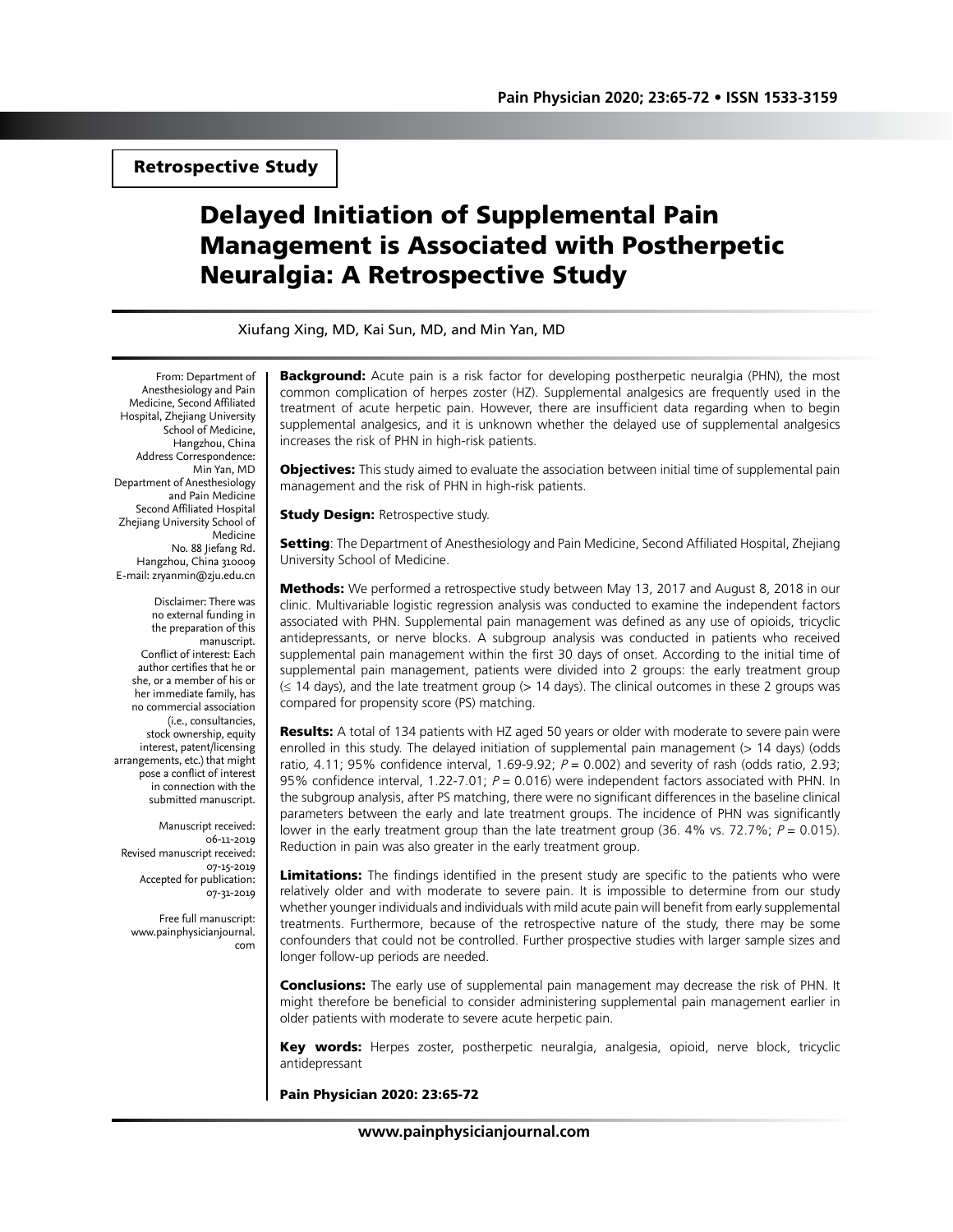erpes zoster (HZ) results from the replication of latent varicella-zoster virus in sensory neurons (1). Although rash is its most prominent feature, both acute and chronic zoster-associated pain is its most debilitating symptom (2,3). The persistent pain after the rash onset > 90 days is known as postherpetic neuralgia (PHN) (4).

Acute pain occurs in at least 95% of patients over 50 years of age with HZ. At least 40% of patients with pain consider the pain to be severe (5). It is important to understand that the effect of HZ on quality of life in older patients is directly related to pain intensity (6- 8). The primary goal of treating HZ in the elderly is to reduce or eliminate acute pain and prevent PHN (6,8). Antiviral agents and corticosteroids are the mainstay of therapy to accelerate healing of HZ and relieve pain, as well as other personalized pain-management modalities as needed (9,10). For mild pain, analgesics such as paracetamol and ibuprofen are appropriate. For moderate to severe pain, if antiviral agents combined with oral analgesics are not sufficient, supplemental pain medication should be considered (10). The most effective means of pain management during acute HZ is still underinvestigated.

Few randomized placebo-controlled clinical trials have found the efficacy of supplemental pain managements such as anticonvulsants, opioid analgesics, tricyclic antidepressants, or nerve blocks in reducing acute pain and on preventing PHN (11-15), but there are insufficient data regarding when to begin supplemental pain medication. In the treatment of HZ, dermatologists tend to hesitate to provide early active management of pain associated with HZ (16). In most cases with moderate to severe herpetic acute pain, supplemental analgesics may be considered when the pain control with antiviral medication and oral analgesics is inadequate (7). More and more guidelines recommend that early

Table 1. *Inclusion and exclusion criteria.*

| Inclusion criteria                                                                                                                                                                                                                                            | <b>Exclusion criteria</b>                                                                             |
|---------------------------------------------------------------------------------------------------------------------------------------------------------------------------------------------------------------------------------------------------------------|-------------------------------------------------------------------------------------------------------|
| • Diagnosed with herpes zoster<br>• Age $\geq 50$<br>• Acute pain intensity $\geq 4$<br>[evaluated by the numeric<br>rating scale (NRS): 0-10 reflects<br>from no pain to maximum<br>imaginable pain]<br>• Disease duration < 90 days after<br>the rash onset | • First treatment time exceeds<br>14 days after rash onset<br>• Absence of 3-month follow-<br>up data |

Acute pain intensity was defined as the most severe pain from the prodromal phase to the first 2 weeks.

aggressive pain management should be considered if the baseline pain severity is moderate to severe or if the patient has other risk factors for PHN (2,17), although the evidence was weak. The goal of this study was to estimate the association between initial time of supplemental pain management and the occurrence of PHN in patients with high risk of PHN.

## **METHODS**

## Setting and Patients

This retrospective study was approved by the institutional review board (IRB) of Second Affiliated Hospital of Zhejiang University, School of Medicine, a tertiary, academic medical center. Considering the retrospective nature of the study, the informed consents from the patients were waived by the IRB.

We reviewed the medical records of patients who were diagnosed with HZ, and who received medical treatment at the Department of Pain Clinic between May 13, 2017 and August 8, 2018. The criteria for inclusion and exclusion are shown in Table 1.

## Data Collection and Outcomes

We collected demographic data and clinical findings such as age, gender, presence of prodromal pain, duration of prodromal pain, dermatome affected, severity of skin lesion, intensity of acute pain, and underlying systemic diseases from the medical records. Acute pain intensity was defined as the most severe pain from the prodromal phase to the first 2 weeks (18). The category and initial time of each treatment modality was also retrieved from the medical record. Choice of treatment was dependent on the patients' clinical status and their symptoms following routine clinical standards. We defined the treatment modality of supplemental pain management as any use of opioids, tricyclic antidepressants, or nerve blocks. Time to treatment was defined as the duration between the onset of rash and the initial use of each treatment modality.

Pain in the affected dermatome was recorded for 3 months after rash onset using the Numeric Rating Scale (NRS-11) pain score either in person or by telephone. PHN was defined as the presence of pain with NRS-11 ≥ 3 after 90 days of rash onset. A patient with pain intensity of NRS-11 < 3 or a patient whose treatment was terminated owing to pain disappearance was defined as non-PHN (19). Any complication that occurred within 3 months was recorded. All data were collected by a research nurse not involved in the study.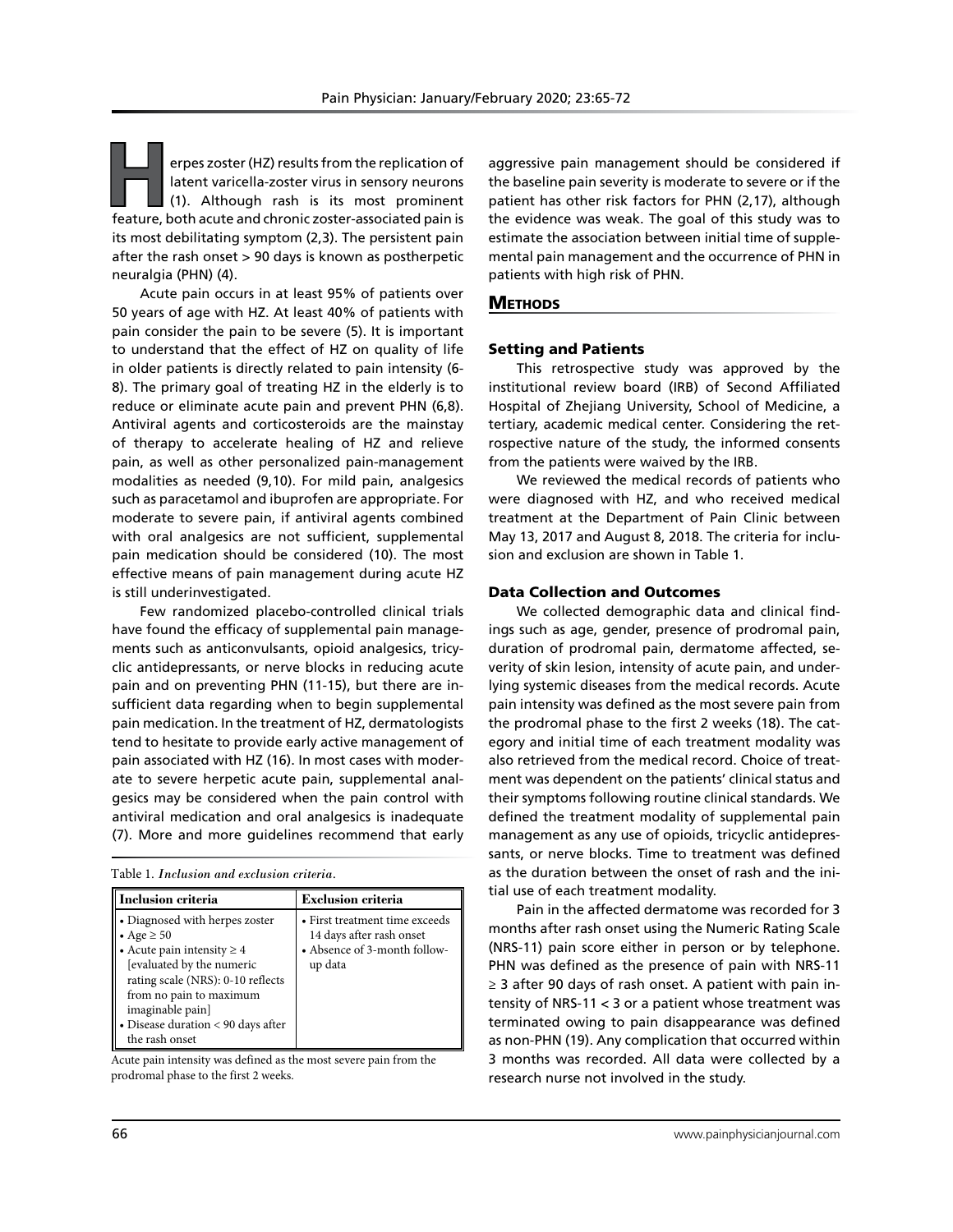### Statistical Analyses

Quantitative variables were expressed as means and standard deviations or as medians and interquartile range, as appropriate. Frequency and proportion were used for qualitative data. Quantitative variables were compared between groups by the t test or the Mann– Whitney U test, and categorical data by the Pearson chi-square test or the Fisher exact test.{

A multivariable logistic regression analysis was applied to identify the independent factors of PHN. The results are presented as odds ratios (ORs) and 95% confidence intervals (CI). The receiver-operating characteristic (ROC) analysis was used to obtain a cutoff point to construct categorical variables from continuous data. To evaluate the impact of early and late use of supplemental pain management on clinical outcomes, subgroup analysis was developed in patients who received supplemental pain management within the first 30 days of onset. The incidence of PHN and intensity of pain at different follow-up times were compared based on propensity score-matched samples. Propensity scores were calculated using a multivariable logistic regression model based on the baseline demographic and clinical characteristics difference between the early and late

groups. Matching process was performed in 1:1 ratio by the nearest neighboring method.

A *P* < 0.05 was considered statistically significant. All analyses were completed with SPSS 22.0 (IBM Corporation, Armonk, NY).

#### **RESULTS**

#### Independent Factors Associated with PHN

A total of 370 patients visited the pain clinic for HZ during the study period. Among them, 159 patients met the initial inclusion criteria. According to the exclusion criteria, 25 patients were excluded. Of these patients, 12 received their first treatment beyond 14 days of rash onset, and 13 patients did not have sufficient follow-up data. A total of 134 patients were included in our analysis (Fig. 1).

The overall demographic and clinical characteristics are shown in Table 2. Seventy-eight women (58.2%) and 56 men (41.8%), with a mean age of 64.0 years (± 9.2 years; range, 50-89 years) were included in the study. The most common region of rash localization was thoracic followed by trigeminal. Patients with PHN reported higher intensity of pain (*P* = 0.029), were

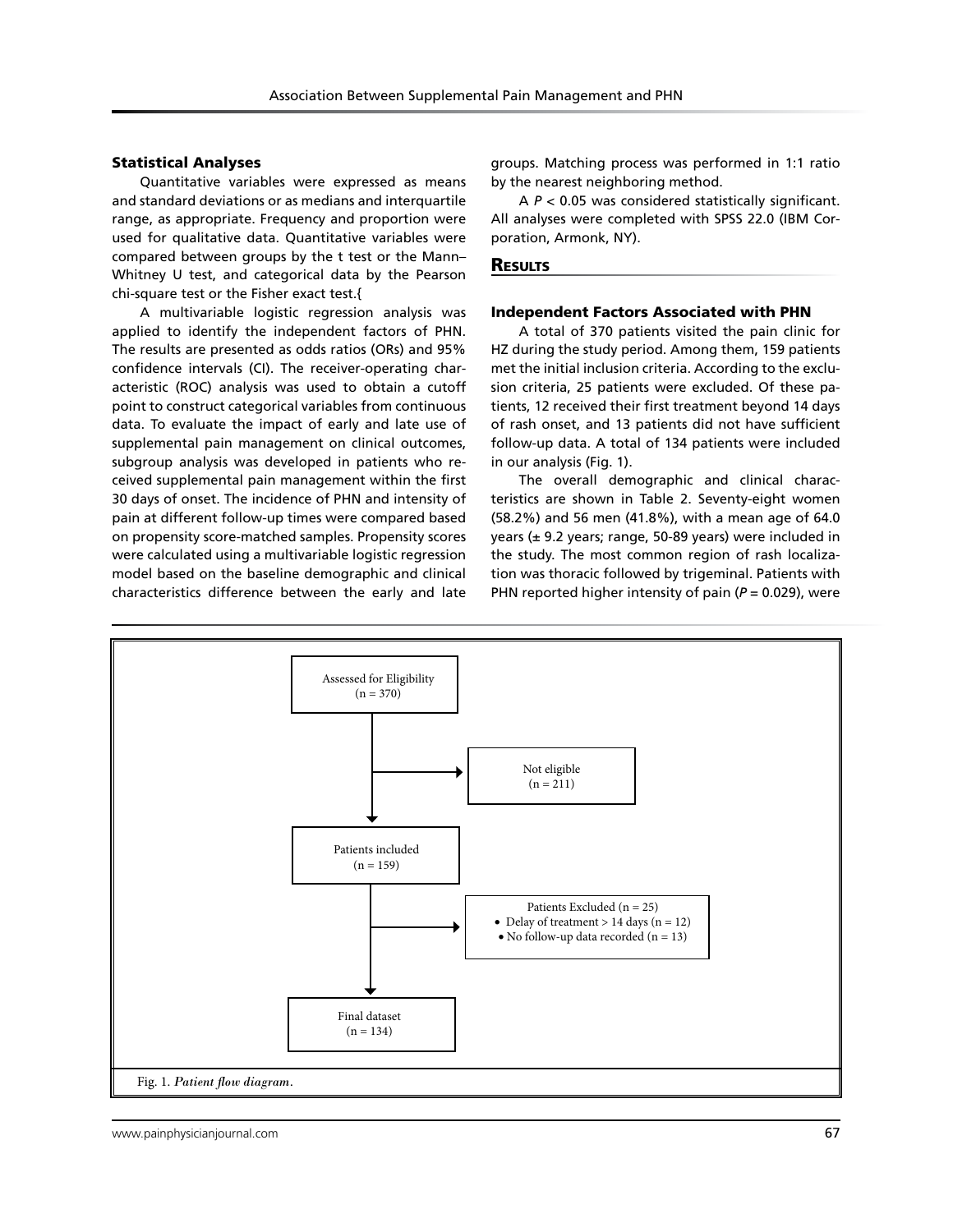| <b>Characteristics</b>          | Non-PHN        | <b>PHN</b>     | P value     |  |
|---------------------------------|----------------|----------------|-------------|--|
|                                 | $(n = 74)$     | $(n = 60)$     |             |  |
| Age, year                       | $64.0 \pm 9.3$ | $64.1 \pm 9.0$ | 0.932       |  |
| Male, n (%)                     | 31(41.9)       | 25(41.7)       | 0.979       |  |
| Prodromal pain, n (%)           | 54 (77.1)      | 47(81.0)       | 0.591       |  |
| Duration of prodromal pain, day | $3(1-6)$       | $3(2-4)$       | 0.390       |  |
| Intense of prodrome             | $4.6 \pm 3.1$  | $4.4 + 2.8$    | 0.768       |  |
| Delay in diagnosis, day         | $3(2-5)$       | $3(1-4)$       | 0.046       |  |
| Rash location, n (%)            |                |                | 0.667       |  |
| Trigeminal                      | 9(12.2)        | 11(18.3)       |             |  |
| Cervical                        | 5(6.8)         | 6(10.0)        |             |  |
| Thoracic                        | 48 (64.9)      | 33 (55.0)      |             |  |
| Lumbar                          | 9(12.2)        | 6(10.0)        |             |  |
| Sacral                          | 3(4.1)         | 4(6.7)         |             |  |
| Severe rash, n (%)              | 26(35.1)       | 42(70.0)       | ${}< 0.001$ |  |
| Acute pain                      | $7.2 \pm 1.7$  | $7.9 \pm 1.5$  | 0.029       |  |
| Comorbidities, n (%)            |                |                |             |  |
| Diabetes mellitus               | 5(6.8)         | 11(18.6)       | 0.039       |  |
| Malignant tumor                 | 7(9.6)         | 6(10.2)        | 0.911       |  |
| Autoimmune disease              | 2(2.7)         | 6(10.2)        | 0.139       |  |

Table 2. *Demographic and clinical characteristics of patients with and without PHN.* 

Numerical variables are present as mean ± standard deviation or medians (interquartile range). Abbreviation: PHN, postherpetic neuralgia.

Table 3. *Treatment received during the acute phase of HZ.* 

| Treatment                                         | Non-PHN<br>$(n = 74)$ | <b>PHN</b><br>$(n = 60)$ | P value |  |  |  |  |
|---------------------------------------------------|-----------------------|--------------------------|---------|--|--|--|--|
| Patients of each treatment modality, n (%)        |                       |                          |         |  |  |  |  |
| Antiviral medication                              | 70 (94.6)             | 57 (95.0)                | 1.000   |  |  |  |  |
| NSAIDs / paracetamol                              | 33 (44.6)             | 17(28.3)                 | 0.072   |  |  |  |  |
| Corticosteroids                                   | 12(16.2)              | 14(23.3)                 | 0.381   |  |  |  |  |
| Anticonvulsants                                   | 72 (97.3)             | 54 (90)                  | 0.139   |  |  |  |  |
| Opioids                                           | 41 (55.4)             | 34 (56.7)                | 1.000   |  |  |  |  |
| Tricyclic antidepressants                         | 25(33.8)              | 28 (46.7)                | 0.156   |  |  |  |  |
| Nerve blocks                                      | 13 (17.6)             | 16(26.7)                 | 0.214   |  |  |  |  |
| Time to treatment of each treatment modality, day |                       |                          |         |  |  |  |  |
| Antiviral medication                              | $3(2-5)$              | $3(1-4)$                 | 0.225   |  |  |  |  |
| NSAIDs / paracetamol                              | $4(2-7)$              | $9(1-14)$                | 0.252   |  |  |  |  |
| Corticosteroids                                   | $4(3-7)$              | $3(1-6)$                 |         |  |  |  |  |
| Anticonvulsants                                   | $4(2-7)$<br>$3(1-7)$  |                          | 0.471   |  |  |  |  |
| Opioids                                           | $7(4-14)$             | $15(7-21)$               | 0.017   |  |  |  |  |
| Tricyclic antidepressants                         | $8(3-16)$             | $16(8-21)$               | 0.026   |  |  |  |  |
| Nerve blocks                                      | $7(5-19)$             | 20 (14-26)               | 0.017   |  |  |  |  |

Anticonvulsants include gabapentin and pregabalin. Opioids include tramadol and oxycodone with acetaminophen. Tricyclic antidepressants include amitriptyline and duloxetine. Nerve blocks include peripheral nerve block, sympathetic ganglion block and extradural block.

Abbreviation: PHN, postherpetic neuralgia; NSAIDs, non-steroidal antiinflammatory drugs.

more likely to suffer from severe rash (*P* < 0.001), and were more likely to have diabetes mellitus (*P* = 0.039) than patients without PHN. The delay in diagnosis was shorter in patients with PHN than without PHN ( $P = 0.046$ ). The most common choice of analgesic agent used during the acute phase of HZ was anticonvulsants (94%) followed by opioids (56%) and tricyclic antidepressants (40%), as shown in Table 3. There were no significant differences in the treatment modalities received within the first 30 days of rash onset between patients with and without PHN. The only difference between the groups was that the timing to initiation of opioids, tricyclic antidepressants, and nerve blocks was significantly earlier in patients without PHN than in patients with PHN (7 vs. 15 days, *P* = 0.017; 8 vs. 16 days, *P* = 0.026; 7 vs. 20 days,  $P = 0.017$ , respectively).

Independent factors associated with PHN was identified by multivariable logistic regression analysis. We used supplemental pain management to represent the use of opioids, tricyclic antidepressants, and nerve blocks. If any opioids, tricyclic antidepressants, and nerve blocks were used, supplemental pain management was considered used. As summarized in Table 4, the analysis indicated that severe rash (OR, 2.93; 95% CI, 1.22-7.01;  $P = 0.016$ ) and delayed initiation of supplemental pain management (> 14 days) (OR, 4.11; 95% CI, 1.69-9.92; *P* = 0.002) were independent factors associated with PHN.

## Characteristics of the Early and Late Supplemental Pain Management Groups

A total of 92 patients received supplemental pain management within the first 30 days of rash onset. Based on the multivariate analysis and the ROC analysis, patients were divided into 2 groups according to the initial time of supplemental pain management: the early treatment group  $(≤ 14)$ days,  $n = 62$ ), and the late treatment group ( $> 14$ days,  $n = 30$ ). Before propensity score matching, the patients in the late treatment group tended to have higher proportion of severe rash, rash localized to the trigeminal region, and diabetes mellitus (Table 5). Because of the baseline heterogeneity between the 2 groups, we generated further propensity score-matched samples. After propensity score matching, no significant differences existed between these 2 groups in any of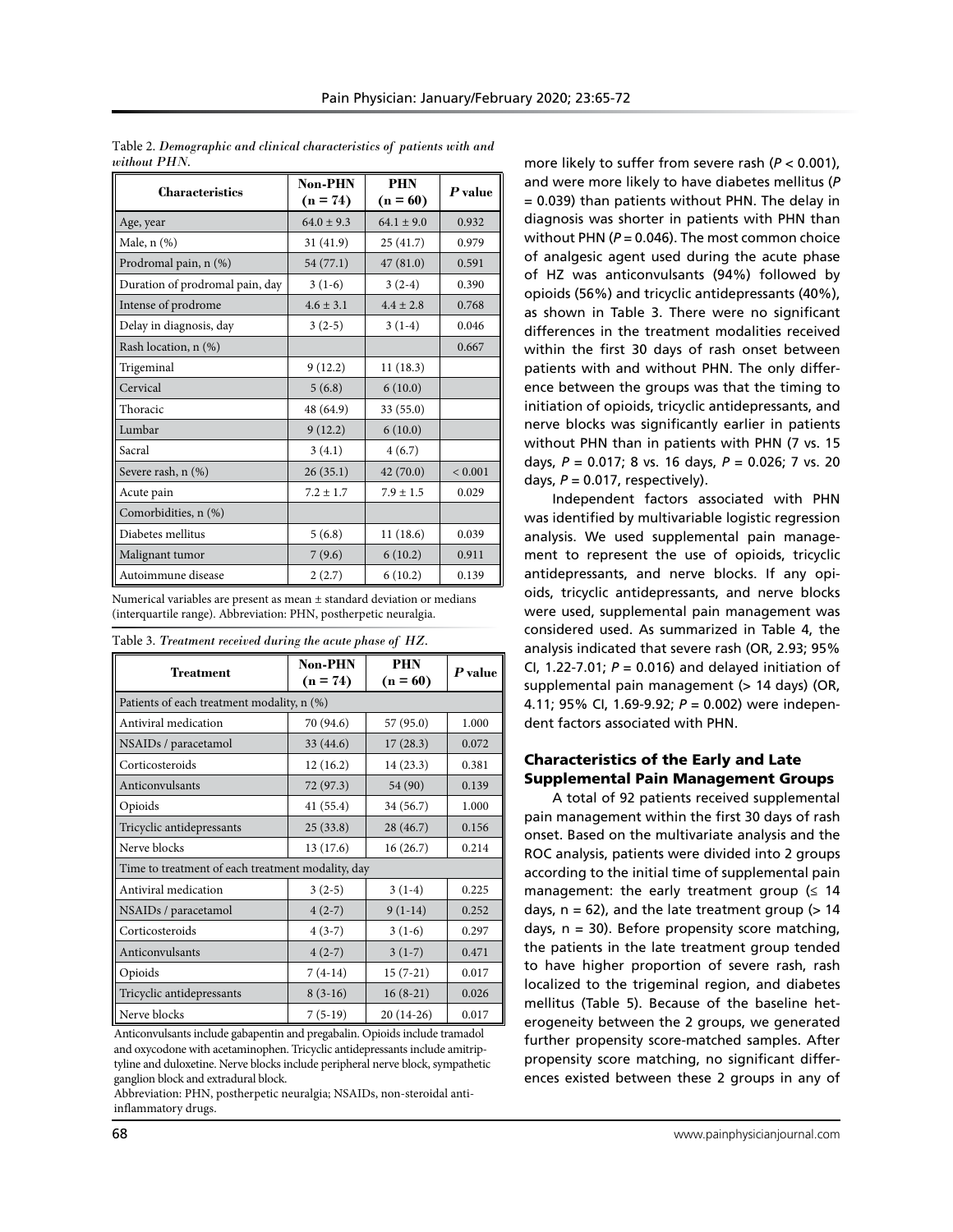the clinical parameters, except for the initial time of supplemental pain management (Table 5).

## Early Start of Supplemental Pain Management Leads to Greater Pain Relief, and Reduction of PHN Presence

Compared with the propensity score-matched late treatment group, the early treatment group had lower pain intensity after 2 weeks and 3 weeks of rash onset (4.5 ± 2.4 vs. 6.1 ± 1.9, *P* = 0.025; 3.6 ± 3.2 vs. 6.2  $\pm$  2.2,  $P = 0.003$ , respectively) (Fig. 2). The incidence of PHN was significantly lower in the early treatment group than in the late treatment group (36. 4% vs. 72.7%; *P* = 0.015).

The most common adverse effects were dizziness followed by somnolence, nausea, constipation, and dry mouth. Severe adverse events were not reported in either groups. Although the frequency of adverse effects within the first 30 days of onset were higher in the early treatment group, the differences were not statistically significant (dizziness: 40.9% vs. 18.2%,*P* = 0.099; somnolence: 13.6% vs. 4.5%, *P* = 0.607).

Table 4. *Multivariate analysis of PHN.*

| <b>Factor</b>                                                           | 0R   | 95 % CI        | P value |
|-------------------------------------------------------------------------|------|----------------|---------|
| Age (per year)                                                          | 0.99 | $0.95 - 1.04$  | 0.775   |
| Delay in diagnosis (per day)                                            | 0.97 | $0.81 - 1.16$  | 0.733   |
| Severe rash                                                             | 2.93 | 1.22-7.01      | 0.016   |
| Acute pain                                                              | 1.13 | $0.84 - 1.52$  | 0.420   |
| Diabetes mellitus                                                       | 2.81 | $0.65 - 12.03$ | 0.163   |
| Delayed initiation of<br>supplemental pain<br>management ( $> 14$ days) | 4.11 | 1.69-9.92      | 0.002   |

Abbreviation: CI: confidence intervals; OR: odds risks; PHN, postherpetic neuralgia.

| Table 5. Characteristics of patients use supplemental pain management within 30 days after rash onset. |  |  |  |
|--------------------------------------------------------------------------------------------------------|--|--|--|
|                                                                                                        |  |  |  |

|                                              | <b>Before match</b>           |                              |             | After match                   |                              |             |
|----------------------------------------------|-------------------------------|------------------------------|-------------|-------------------------------|------------------------------|-------------|
| <b>Characteristics</b>                       | The early group<br>$(n = 62)$ | The late group<br>$(n = 30)$ | $P$ value   | The early group<br>$(n = 22)$ | The late group<br>$(n = 22)$ | $P$ value   |
| Age, year                                    | $64.8 \pm 10.2$               | $64.3 \pm 7.8$               | 0.787       | $66.1 \pm 10.0$               | $64.0 \pm 8.3$               | 0.454       |
| Male, $n$ $(\%)$                             | 23(37.1)                      | 13(43.3)                     | 0.566       | 7(31.8)                       | 9(40.9)                      | 0.531       |
| Prodromal pain, n (%)                        | 45(77.6)                      | 26(89.7)                     | 0.243       | 16(72.7)                      | 19(90.5)                     | 0.240       |
| Duration of prodromal pain, day              | $4(2-6)$                      | $3(2-4)$                     | 0.332       | $3(0-6)$                      | $3(2-4)$                     | 0.990       |
| Intense of prodrome                          | $4.6 \pm 3.1$                 | $4.9 \pm 2.7$                | 0.631       | $4.4 \pm 3.3$                 | $4.8 \pm 2.4$                | 0.686       |
| Delay in diagnosis, day                      | $3(2-6)$                      | $3(1-4)$                     | 0.252       | $3(2-4)$                      | $3(1-5)$                     | 0.923       |
| Rash location, n (%)                         |                               |                              | 0.109       |                               |                              | 0.729       |
| Trigeminal                                   | 6(9.7)                        | 8(26.7)                      |             | 1(4.5)                        | 3(13.6)                      |             |
| Cervical                                     | 5(8.1)                        | 2(6.7)                       |             | 3(13.6)                       | 2(9.1)                       |             |
| Thoracic                                     | 41(66.1)                      | 12(40.0)                     |             | 14(63.6)                      | 11(50.0)                     |             |
| Lumbar                                       | 7(11.3)                       | 5(16.7)                      |             | 3(13.6)                       | 4(18.2)                      |             |
| Sacral                                       | 3(4.8)                        | 3(10.0)                      |             | 1(4.5)                        | 2(9.1)                       |             |
| Severe rash, n (%)                           | 25(40.3)                      | 21(70.0)                     | 0.008       | 13(59.1)                      | 13(59.1)                     | 1.000       |
| Acute pain                                   | $7.7 \pm 1.5$                 | $7.8 \pm 1.7$                | 0.727       | $7.7 \pm 1.3$                 | $7.4 \pm 1.6$                | 0.502       |
| Comorbidities, n (%)                         |                               |                              |             |                               |                              |             |
| Diabetes mellitus                            | 5(8.1)                        | 7(23.3)                      | 0.053       | 5(22.7)                       | 3(13.6)                      | 0.698       |
| Malignant tumor                              | 8(13.1)                       | 2(6.7)                       | 0.488       | $\Omega$                      | 2(9.1)                       | 0.488       |
| Autoimmune disease                           | 3(4.9)                        | 2(6.7)                       | 1.000       | 2(9.1)                        | 1(4.5)                       | 1.000       |
| Time to supplemental pain<br>management, day | $5(3-7)$                      | $20(18-24)$                  | ${}< 0.001$ | $4(3-8)$                      | $20(18-25)$                  | ${}< 0.001$ |
| Clinical outcome                             |                               |                              |             |                               |                              |             |
| PHN                                          | 19(30.6)                      | 21(70)                       | < 0.001     | 8(36.4)                       | 16(72.7)                     | 0.015       |

Numerical variables are present as mean ± standard deviation or medians (interquartile range).

Abbreviation: PHN, postherpetic neuralgia.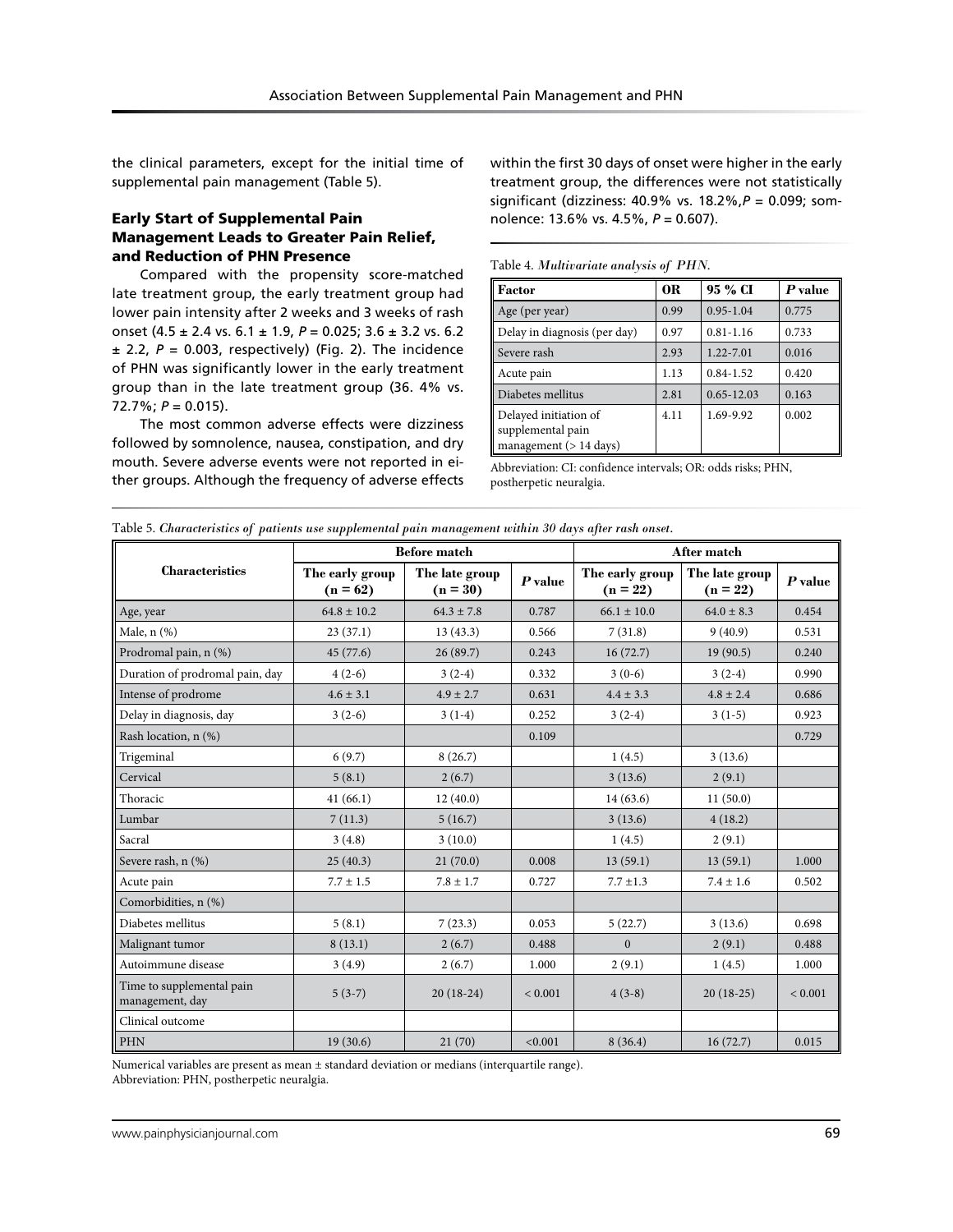## **Discussion**

To our knowledge, this is the first study designed to evaluate the association between timing of supplemental pain management initiation and the risk of PHN. Multivariable analysis in this study revealed that delayed initiation of treatment with opioids, and/or tricyclic antidepressants, and/or nerve blocks is associated with the development of PHN. In patients with similar clinical status, compared with the late use of supplemental pain management (> 14 days of rash onset), the early use decreased the risk of PHN.

Patients with acute herpetic pain require urgent analgesics, not only for the relief of symptoms, but also for the prevention of PHN. The main reason for PHN has been shown to be ongoing painful signal input during the acute inflammatory phase, which causes central nervous system changes that generate chronic pain (20). Recently, attempts to reduce the incidence of PHN have been bolstered by the findings of clinical trials that anticonvulsants, opioid analgesics, tricyclic antidepressants, or nerve blocks are effective treatments for HZ (21-23). However, it remains unknown when supplemental pain managements should be started.

In the present study, we retrospectively analyzed 134 elderly patients with moderate to severe herpetic pain at our clinic. Although there were no significant differences in the treatment modalities between patients with and without PHN, the number of days until the start of opioids, tricyclic antidepressants, and/or nerve blocks after rash onset was significantly earlier in the patients without PHN than in patients with PHN. In addition, the multivariable analysis revealed that the delayed use of supplemental pain management was 1 of 2 independent factors associated with PHN.

This study revealed early initiation of supplemental pain managements decreased the incidence of PHN in patients with moderate to severe acute pain. This association was confirmed by propensity score matching analysis. After propensity score matching, the baseline clinical parameters were similar between the early and late treatment groups, but the incidence of PHN was significantly lower in the early treatment group. We speculate that the reason for lower rates of PHN with earlier use of supplemental pain management is because of the following: good pain control during the acute phase reduces the initiation phase of central hyperexcitability evoked by nociception and lessens the likelihood that some subsequent factor(s) maintain abnormal central processing (18,20). As shown in Fig. 2, the pain intensity was similar at rash onset between

the 2 groups. In the early treatment group, after use of supplemental analgesics, the pain relief was fast, and the mean pain intensity was mild at 21 days after rash onset. The pain in the late treatment group continued to be severe until 28 days after rash onset. Although the average pain intensity of both groups fell to mild after 2 months of rash onset, the ongoing severe pain lead by delayed administration of adjuvants resulted in the increased risk of PHN.

Anticonvulsants were the most commonly prescribed analgesics for the treatment of increasing severity of pain at the acute phase of HZ, given the neuropathic component of herpetic pain (24). The preventative effect of gabapentin on PHN promoted Green and Stratman to recommend dermatologists to begin prescribing gabapentin in addition to antivirals in healthy patients with HZ who are > 50 years of age and have pain scores > 4 out of 10 (25,26). Anticonvulsants were used widely "off-label" in combination with antiviral agents at the time of zoster diagnosis (27), which was consistent with our situation. However, primary care physicians did not routinely prescribe opioids, tricyclic antidepressants, and nerve blocks, especially at the early stage of HZ. The analgesic effect of gabapentin or pregabalin at a starting dosage may be not enough for patients whose acute pain begins suddenly and severely (14). Early use of additional analgesics such as opioids, tricyclic antidepressants, and nerve blocks may provide appropriate pain relief. Thus we defined any use of opioids, tricyclic antidepressants, and nerve blocks as a single treatment modality named supplemental pain management and evaluated whether the early use of supplemental pain management would decrease the prevalence of PHN.

We defined the early use of supplemental pain management as within 14 days of symptom onset based on the ROC analysis in the present study. This timing is consistent with the recommendation that the first 2 weeks after rash onset is the time that treatments have the greatest benefit (28). For these reasons, it is acceptable that the cutoff date was 14 days in the present study and may be in future clinical treatment studies.

This study has several limitations. First, because of the retrospective nature of the study, there may be some confounders that could not be controlled. Second, these findings are specific to the relatively older and with moderate to severe pain. The associations found in this study may differ in younger individuals and individuals with mild acute pain. It is impossible to determine from our study whether such individu-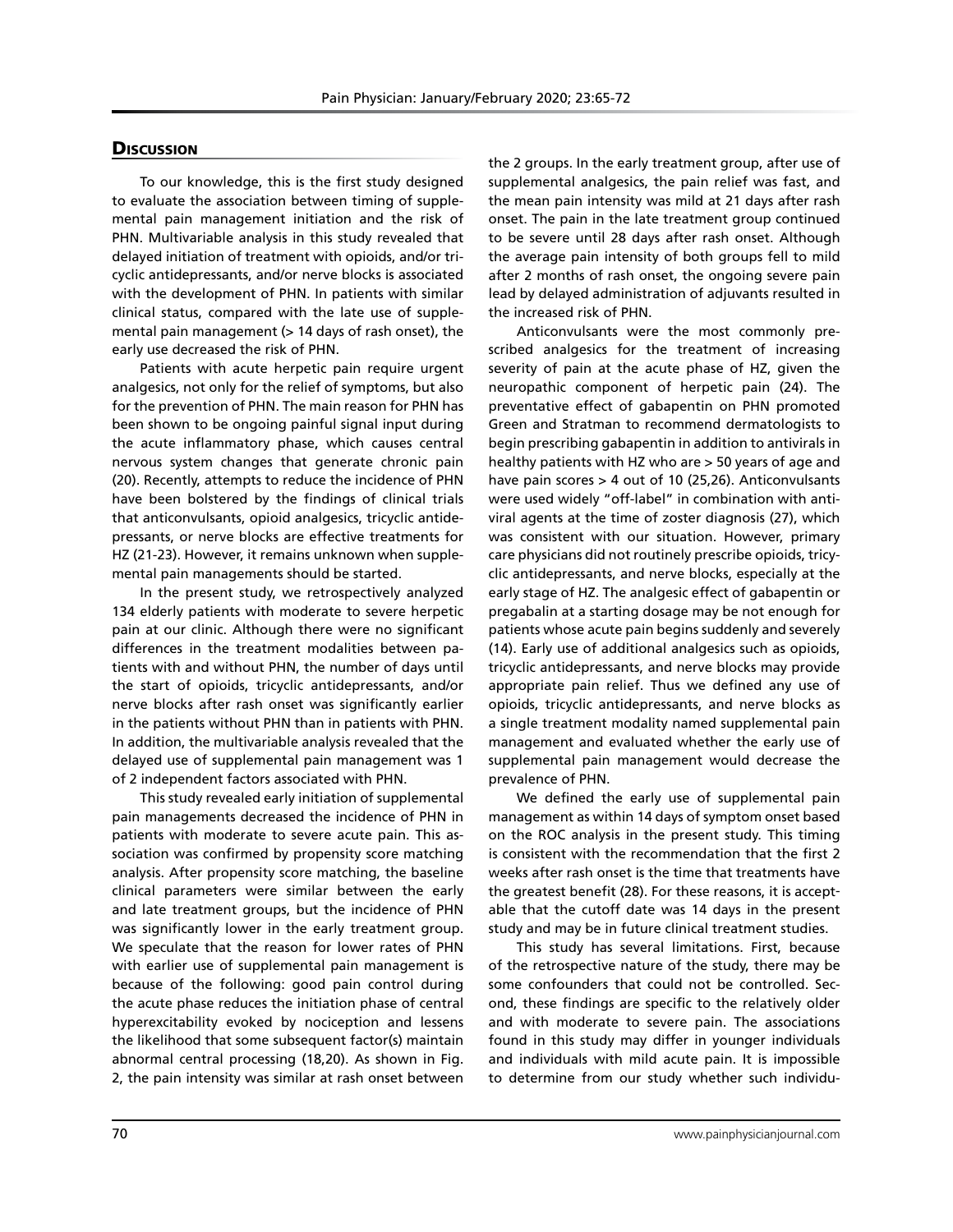

als will benefit from early supplemental treatments or whether antiviral agents with oral analgesics might be efficacious. Third, we defined supplemental pain management as any use of opioids, tricyclic antidepressants, and nerve blocks. The treatments were not uniform. We could not identify the specific effects of each treatment on PHN. Our final limitation is a small sample size and short follow-up period. Further prospective studies with larger sample sizes and longer follow-up periods are needed.

Dermatologists and primary care physicians are the ideal sentinels for the early management of HZ and the prevention of PHN. They should not only pay attention to expediting rash healing but also to achieving painlessness, considering that pain intensity is the most important determinant of reduced quality of life (29,30). Supplemental pain management such as

opioids, tricyclic antidepressants, or nerve blocks were considered to be effective in treating herpetic pain and preventing PHN, but the premise of the validity was early use. Rapid pain control may enhance the probability of a better long-term outcome. Choosing which treatment modality is best should be determined on a case-by-case basis. The treatment of elderly patients is complicated, thus early consultation to a pain therapist may be required (10).

## **CONCLUSIONS**

In summary, for patients aged 50 years or older with moderate to severe pain, delayed initiation of supplemental pain management was associated with PHN. We conclude that supplemental pain management may reduce the risk of PHN when used early in the disease course.